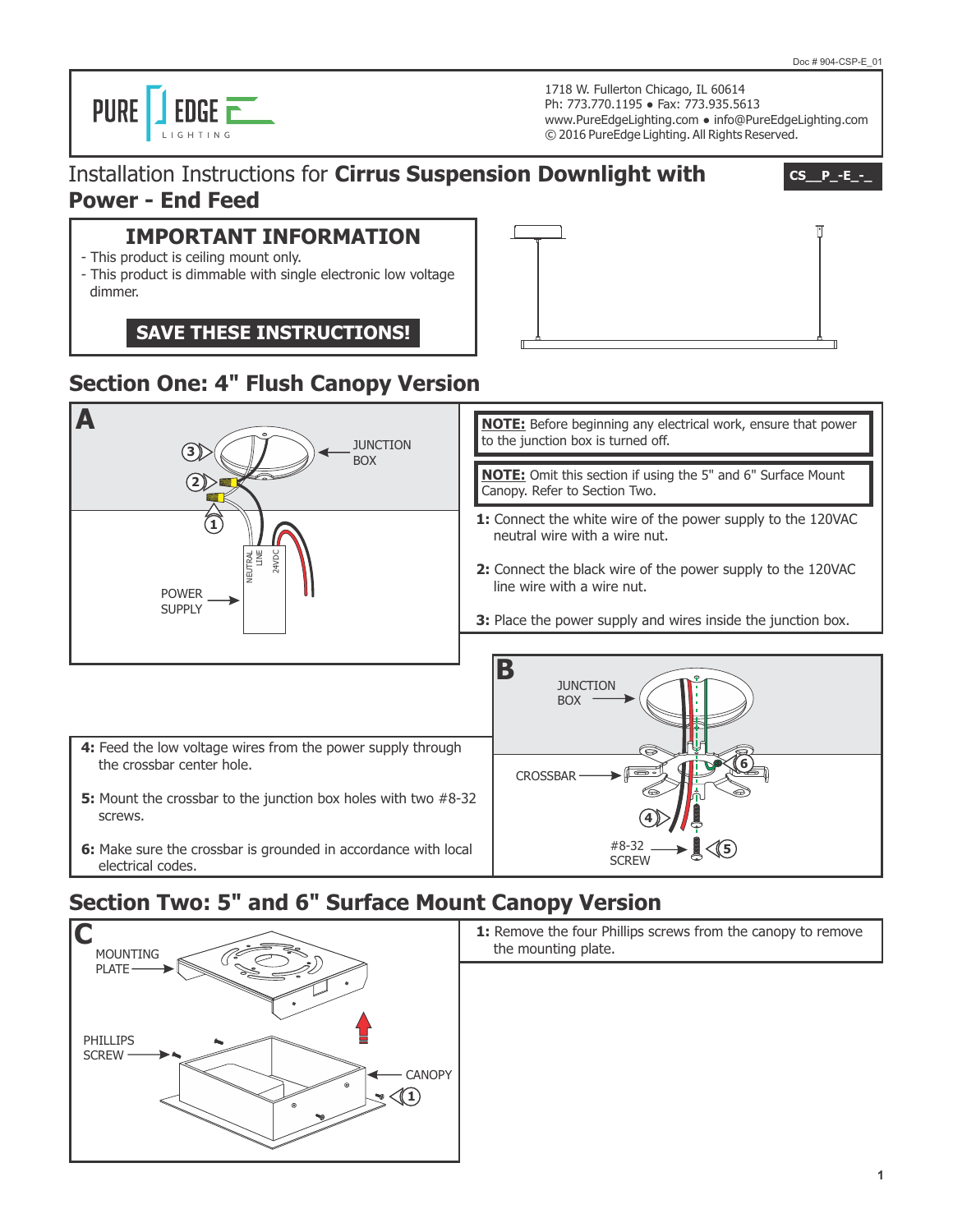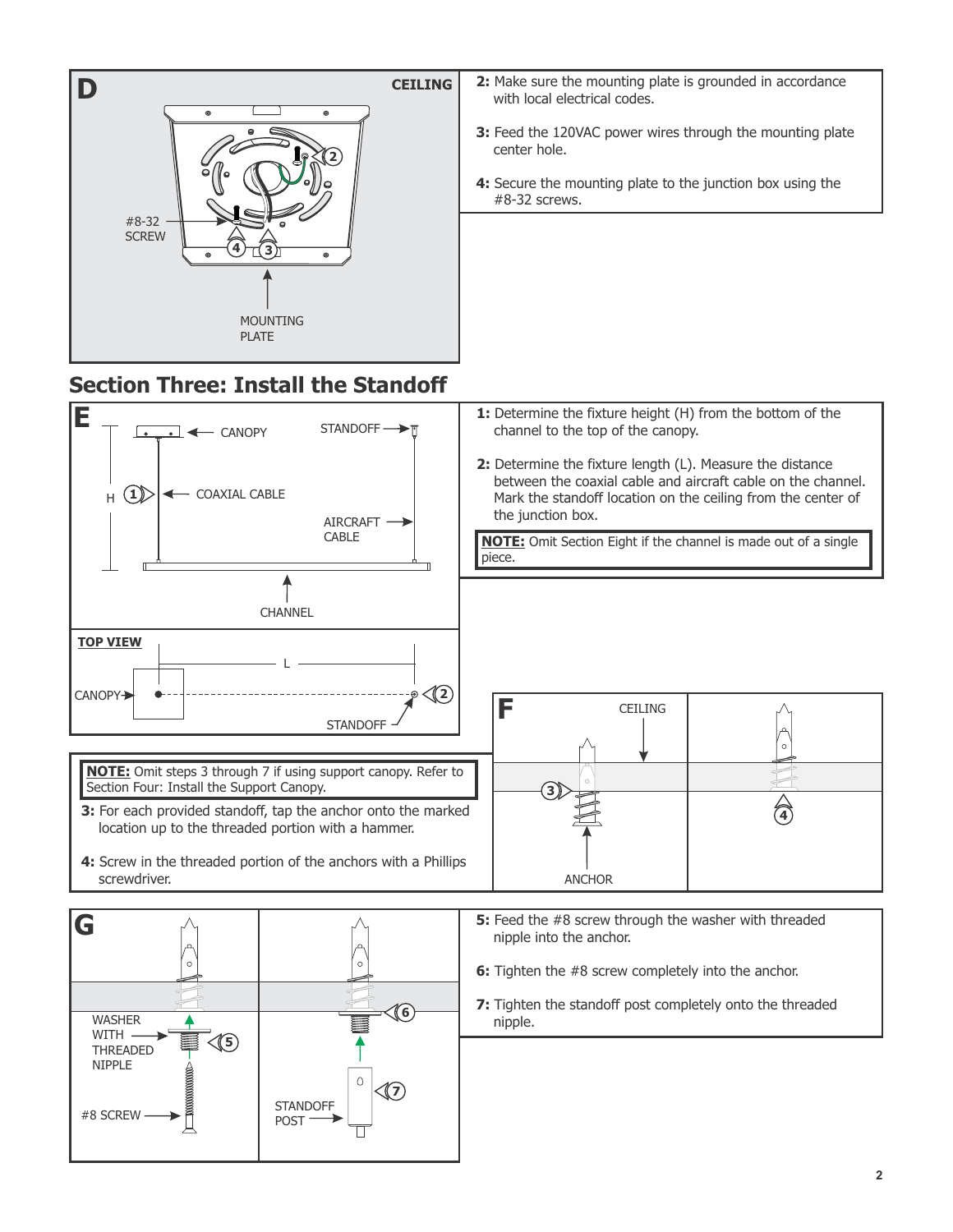

- **8:** Feed the aircraft cable coming from the channel through the standoff post.
- **9:** Adjust the fixture height by pushing the tab and pulling the aircraft cable out of the side of the standoff post. Release the tab to secure the cable in place.
- 10: If necessary, trim excess aircraft cable using sharp cutters.

# **Section Four: Install the Support Canopy (E2 Version)**



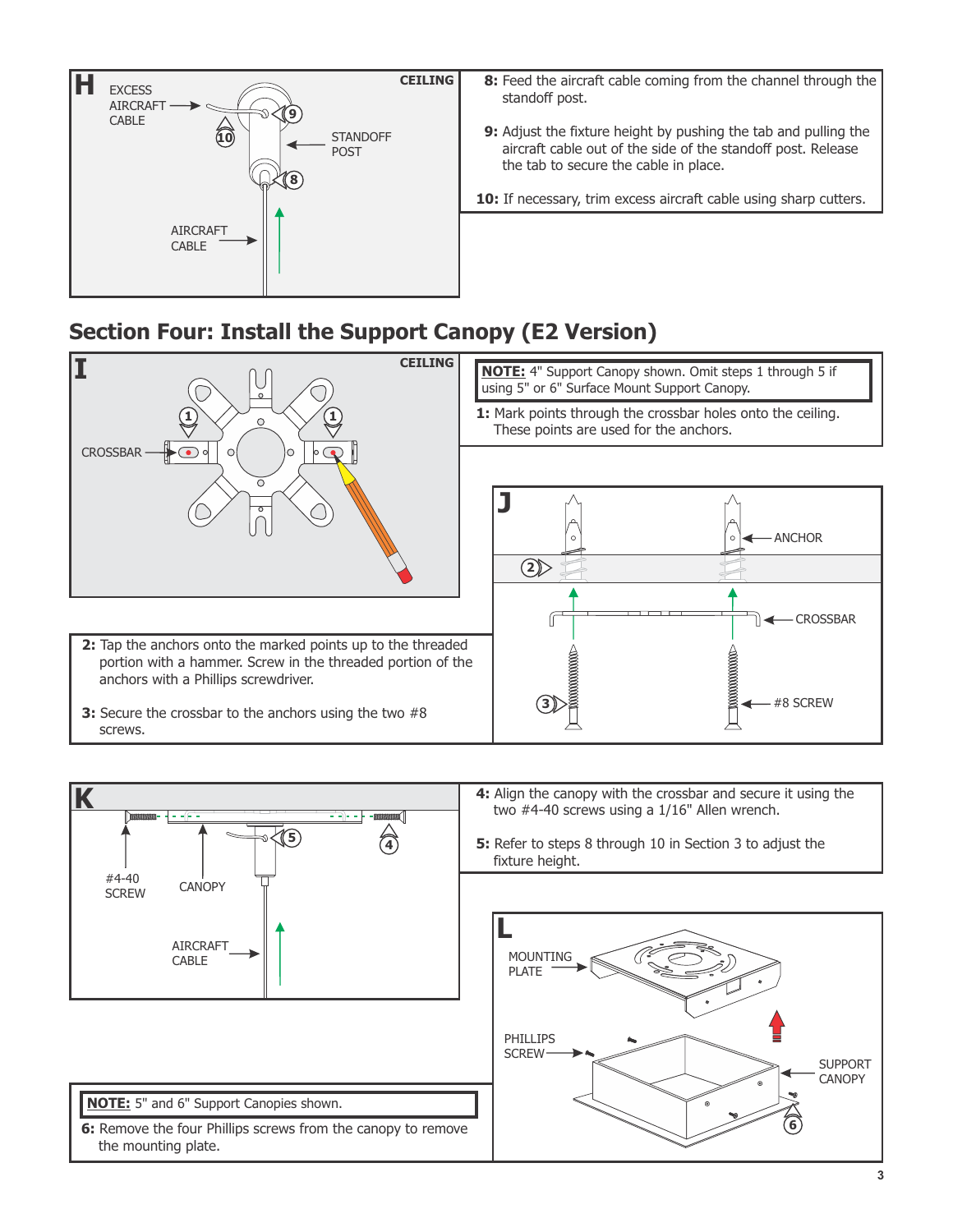



## **Section Five: Adjust the Cable Position**

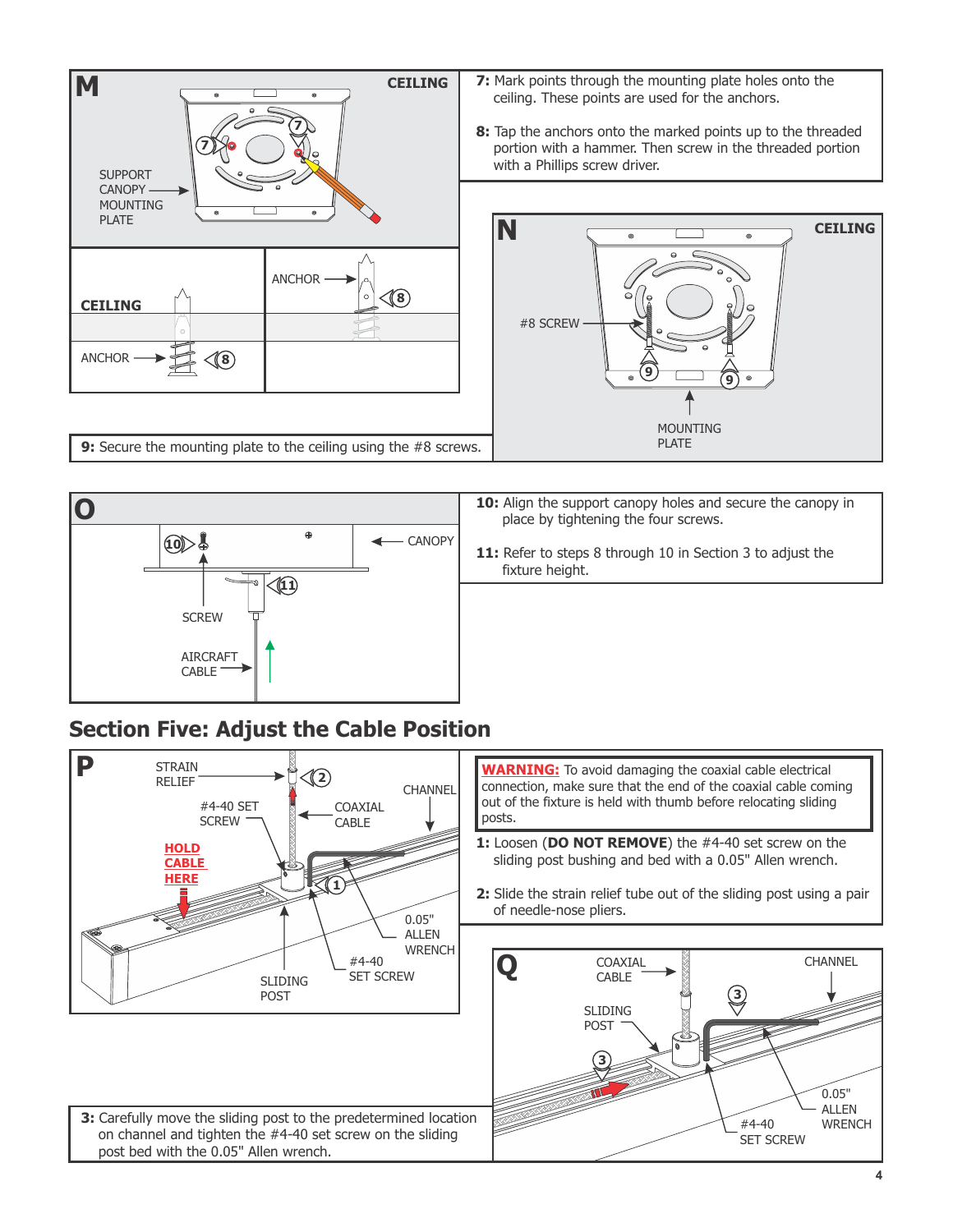

## **Section Six: Install the Coaxial Cable**





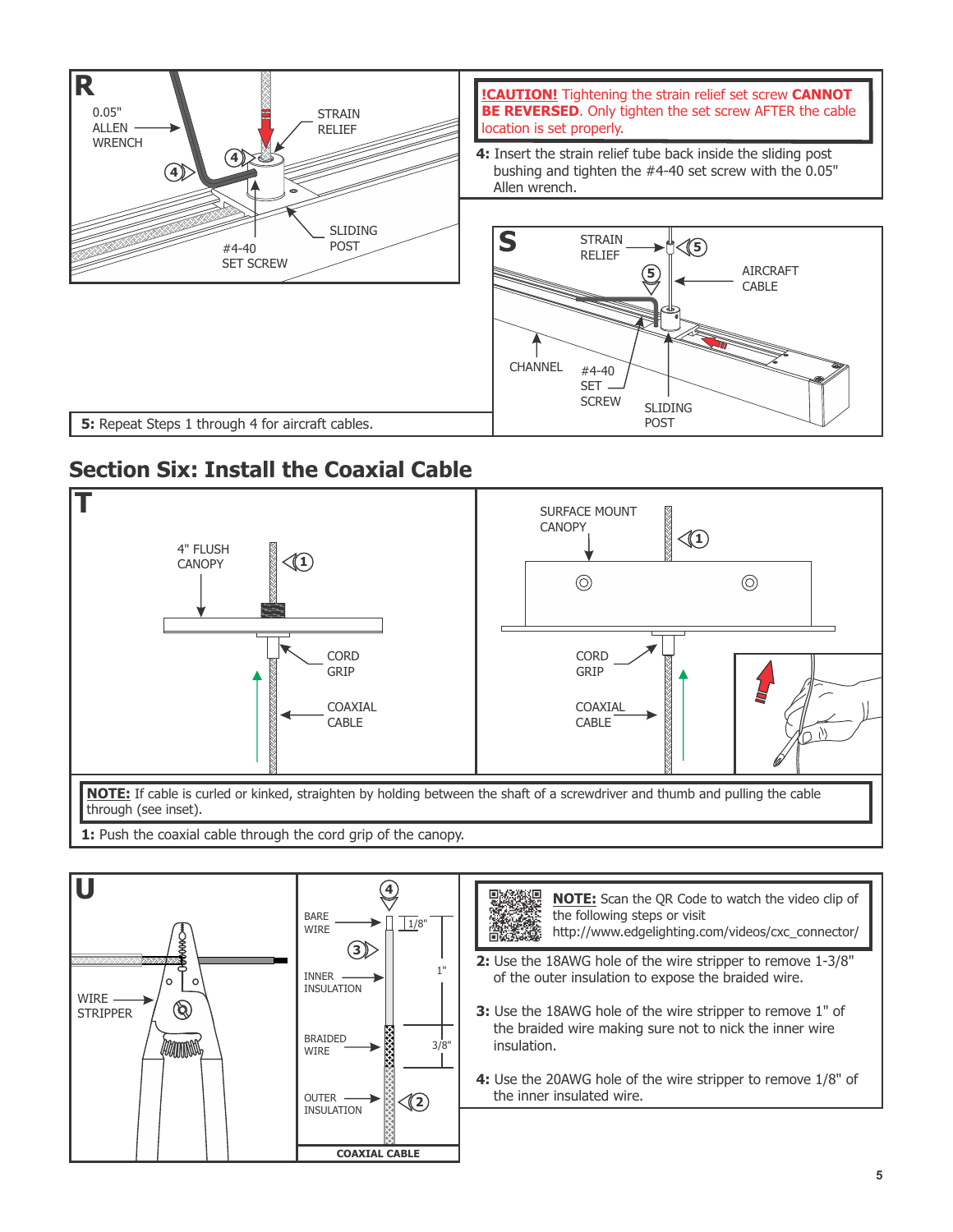



11: Use the provided 1.5mm Allen wrench to replace and securely tighten the M3 set screw.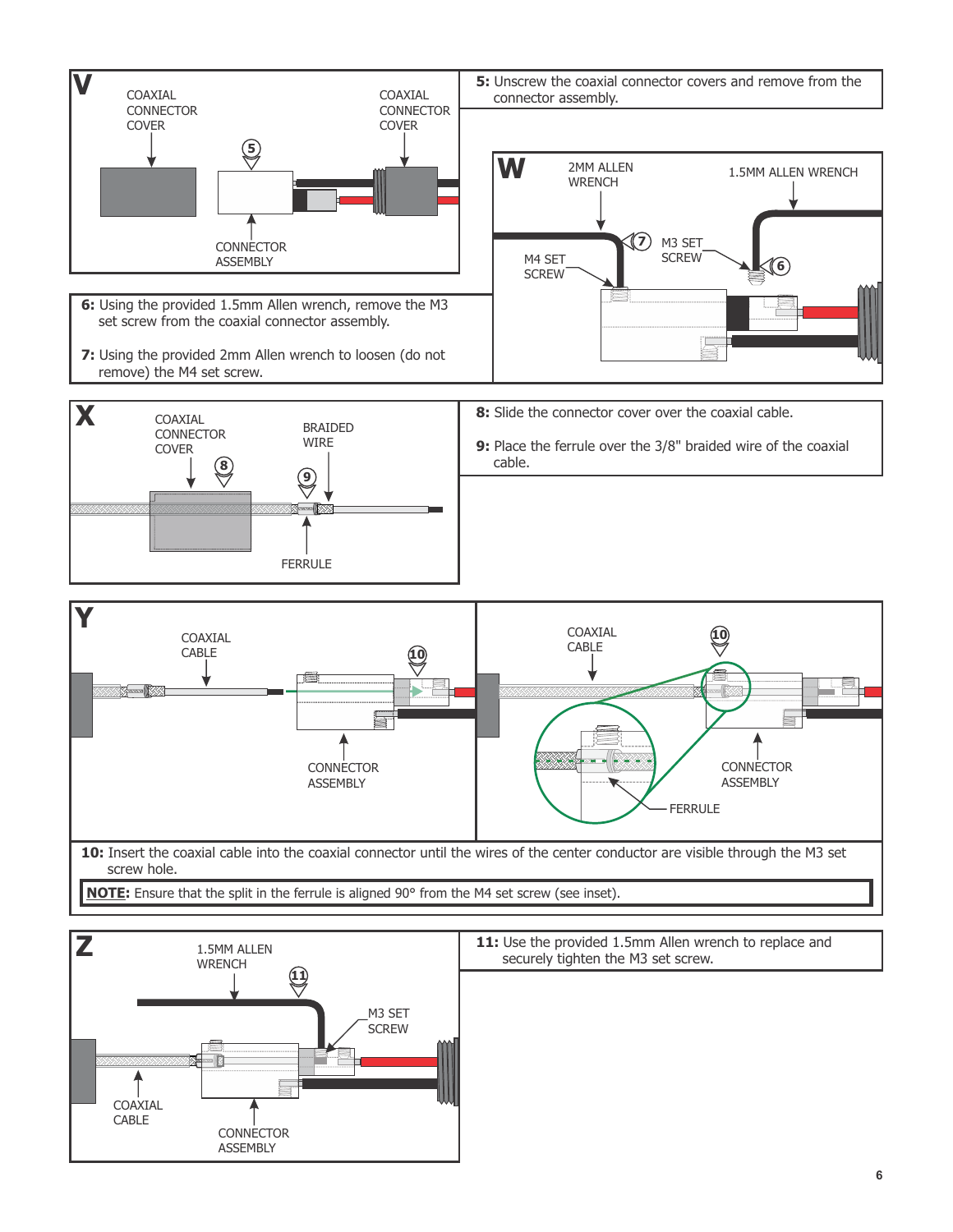



**6:** Connect the black wire of the transformer to the 120VAC line wire with a wire nut.

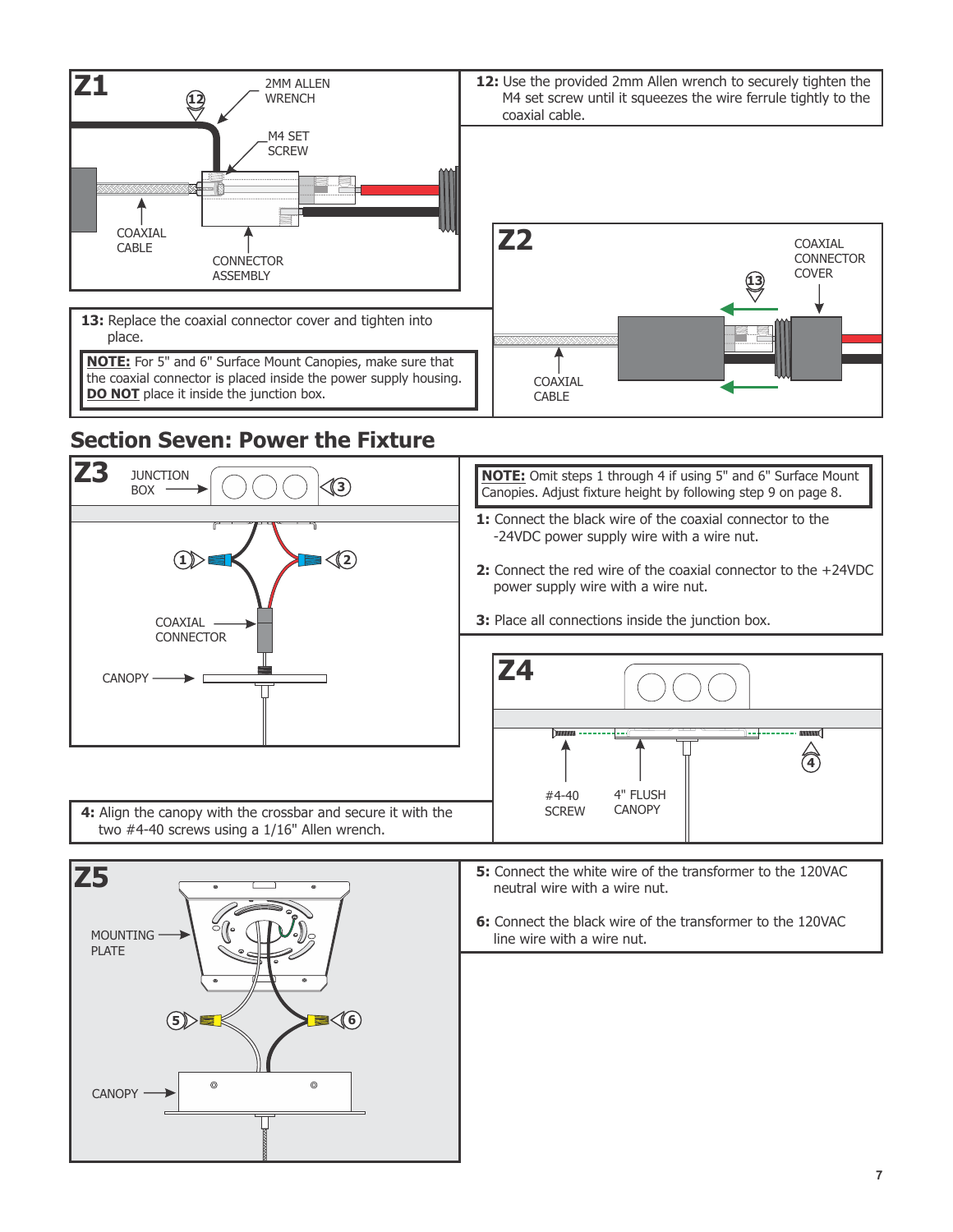



10: Install the optional louver to complete the channel assembly by pushing onto the channel over the lens.

### **Section Eight: Multiple Channel Sections**

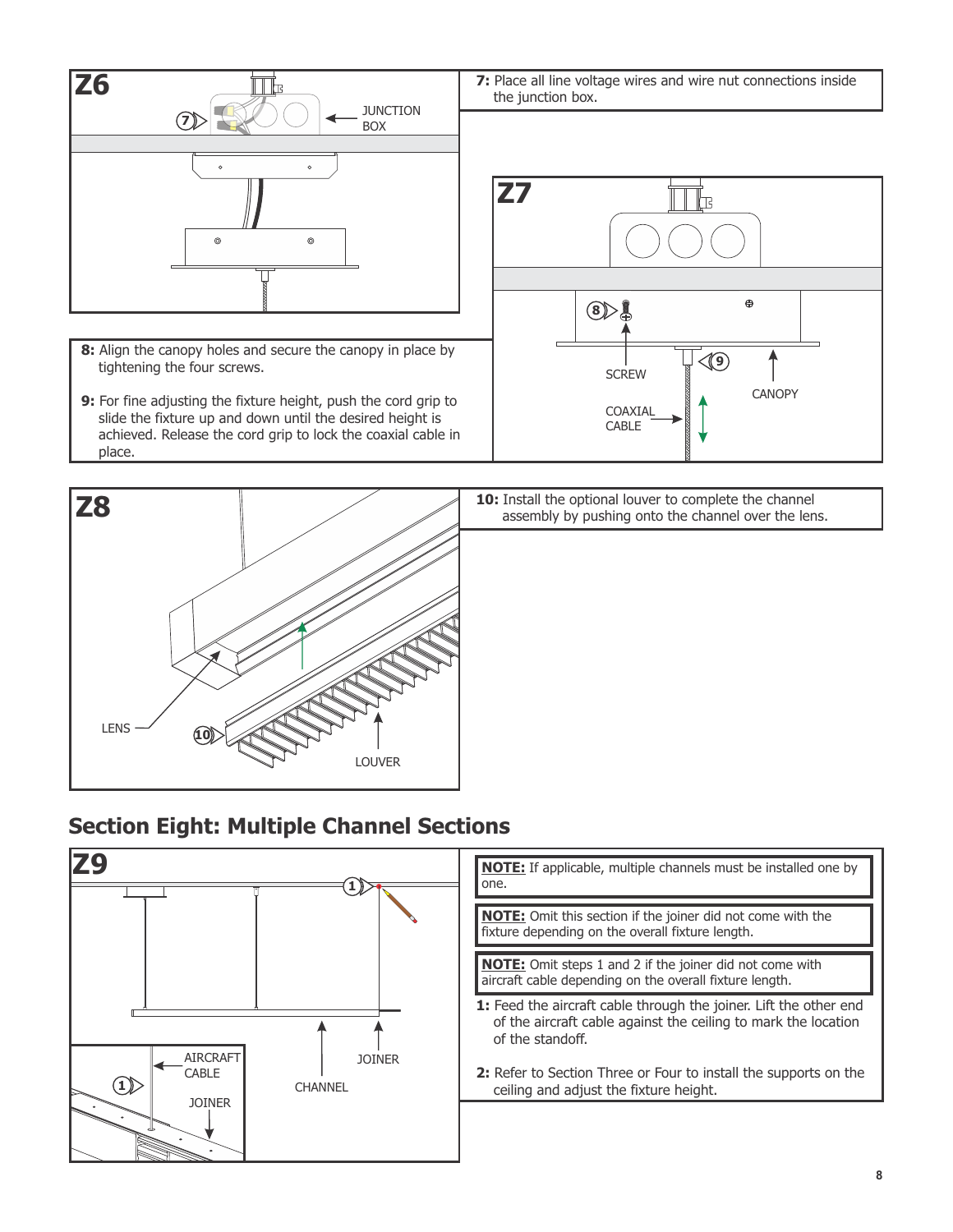